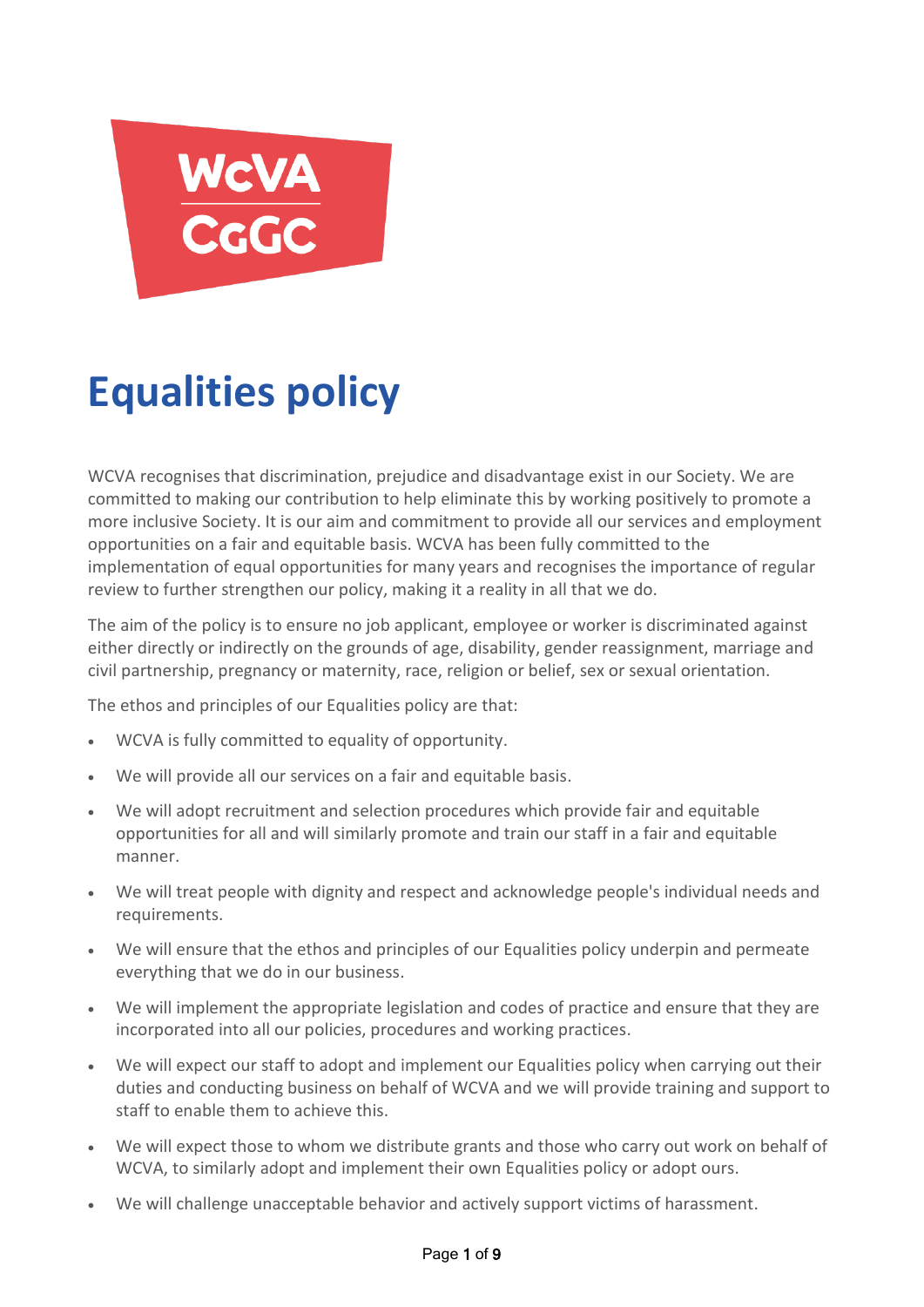And finally, we will develop a comprehensive Equalities Strategy and Action Plan with targets to help us achieve our aim and this will be monitored and reviewed regularly to monitor performance and progress and take any remedial action that is required. The Equalities Strategy will be supplemented and supported by other complementary strategies.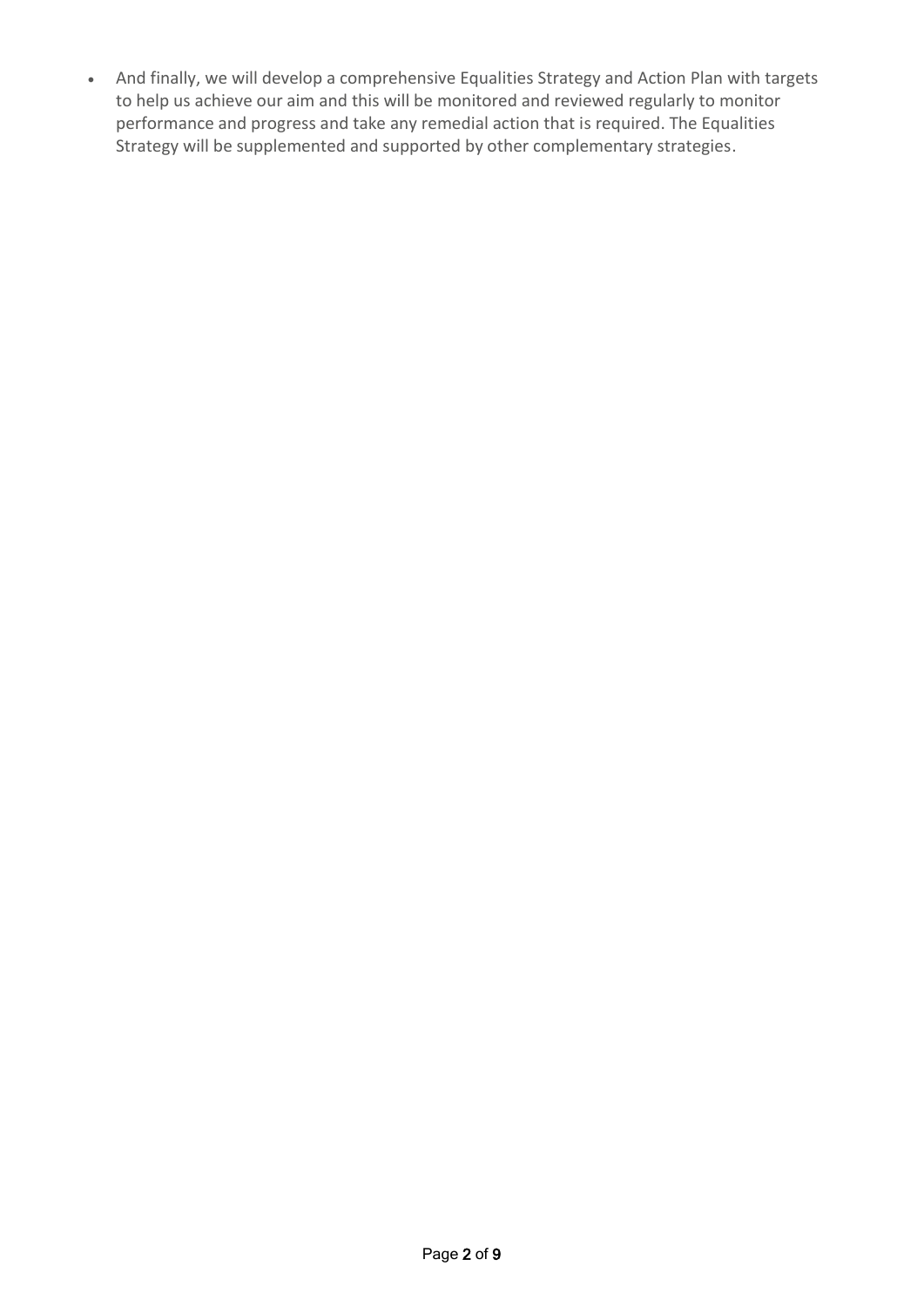# **Equalities Strategy**

## **Contents**

- 1. [Introduction](#page-3-0)
- 2. [Overview](#page-3-1)
- 3. [Aims and objectives](#page-4-0)
- 4. [Implementation](#page-4-1)
- 5. [Equalities for Service delivery](#page-5-0) 
	- [Access to services](#page-5-1)
	- Service delivery
	- [Harassment](#page-5-2)
	- [Contractors and consultants](#page-5-3)
	- [Consultation and participation](#page-6-0)
- 6. [Equality in the workplace](#page-6-1) 
	- [Recruitment and selection](#page-6-2)
	- [Disciplinary and grievance procedures](#page-6-3)
	- Equal pay and benefits
	- [Parental responsibilities](#page-7-1)
	- Flexible working
	- **•** Genuine occupational qualifications
	- Training and development
	- Performance review
	- Monitoring
- 7. [Governance](#page-8-0)
- 8. [Monitoring, review and evaluation](#page-8-1)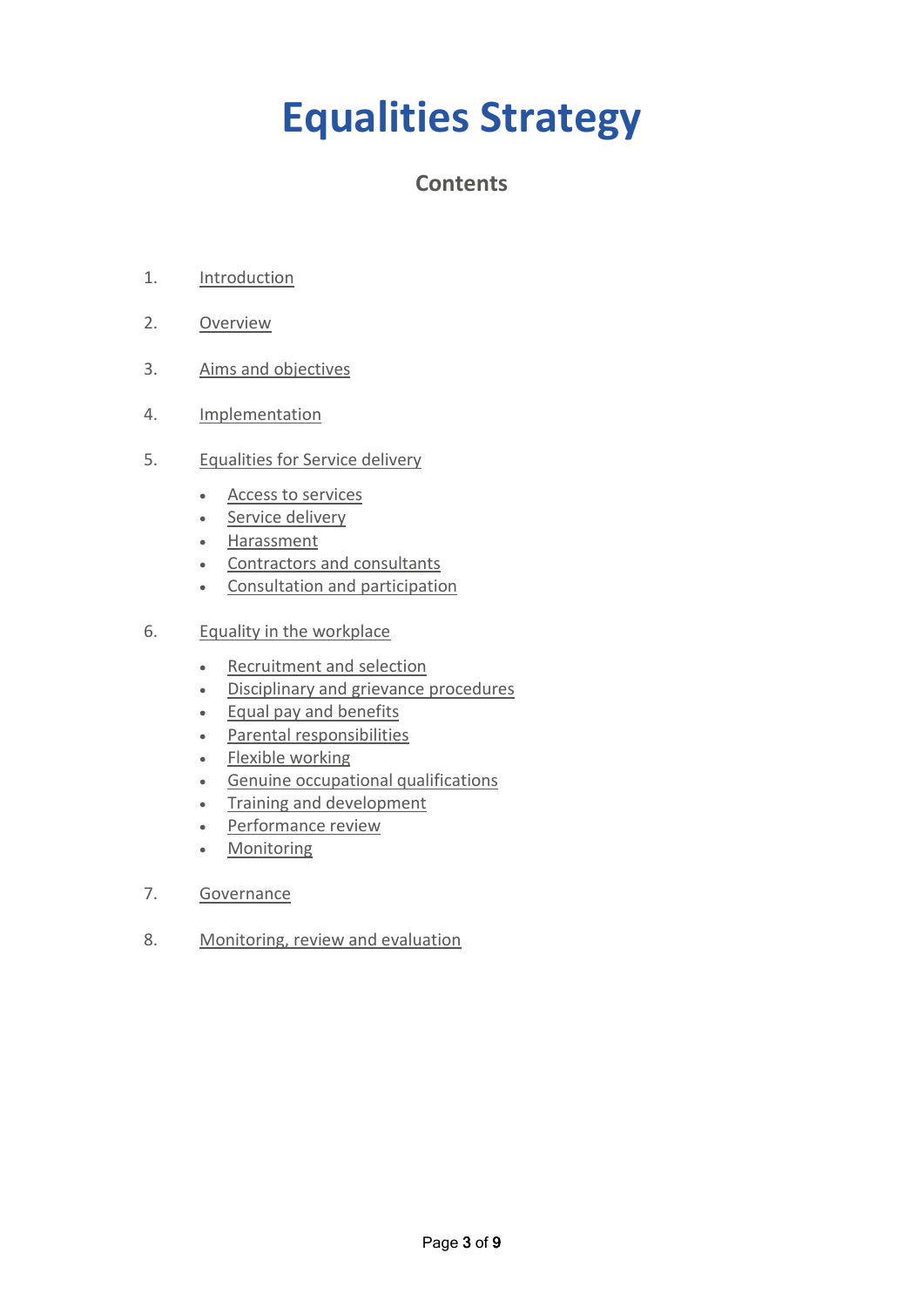## <span id="page-3-0"></span>**1. INTRODUCTION**

WCVA recognises the diversity of groups, cultures and needs of the wide variety of communities and individuals that live within our area of operation. We also recognise that some groups face discrimination and disadvantage within our Society. WCVA is committed to making its contribution to eliminating discrimination by ensuring that our Equalities policy is promoted at every level throughout the whole organisation. It is our overall aim to provide all of our services and employment opportunities on a fair and equitable basis.

WCVA has been fully committed to the implementation of equal opportunities for many years and recognises the importance of regular review to further strengthen our policy helping to make it a reality. This Strategy supports that approach and identifies some of the equal opportunities work that is ongoing at the present time in addition to identifying how we think we can build on this work by further developing and strengthening our commitment to equal opportunities and its implementation.

For the purposes of this Strategy and all our work WCVA will not discriminate directly or indirectly or treat anyone less favourably on the grounds of:

- Age
- Disability
- Gender reassignment
- Marriage and civil partnership
- Pregnancy and maternity
- Race
- Religion or belief
- Sex
- Sexual orientation

This Strategy document has been developed to help us further achieve our overall aim. It provides a framework through which we will implement our Equalities policy. It is supplemented by an Action Plan and complementary Strategies and Action Plans, and should be read in conjunction with these.

Although the primary objective of the Strategy is to ensure that the particular groups identified above are treated on a fair and equitable basis, it is intended that the benefits arising from the implementation of this Strategy will benefit everyone associated with WCVA, partner organisations, suppliers, consultants and staff alike. However, we recognise that to achieve our overall aim we will need to take action which is targeted at specific groups such as women, Minority Ethnic (ME) people and people with disabilities. The focus of this Strategy therefore particularly targets these groups.

Although the overall responsibility for the implementation of the Strategy lies with the WCVA Board, managerial responsibility will lie with the Chief Executive.

## **2. OVERVIEW**

<span id="page-3-1"></span>WCVA is fully committed to tackling all aspects of social exclusion and endeavours to promote equal opportunities throughout its business activities and with all its service users and partner organisations.

WCVA recognises that the groups of people identified may have particular needs and we must be able to demonstrate both openness and fairness in meeting those needs.

In order to achieve our overall aim, of providing services and employment opportunities on a fair and equitable basis, it is imperative that the principles and ethos of our Equalities policy and Strategy continue to be reflected in all that we do through our policies,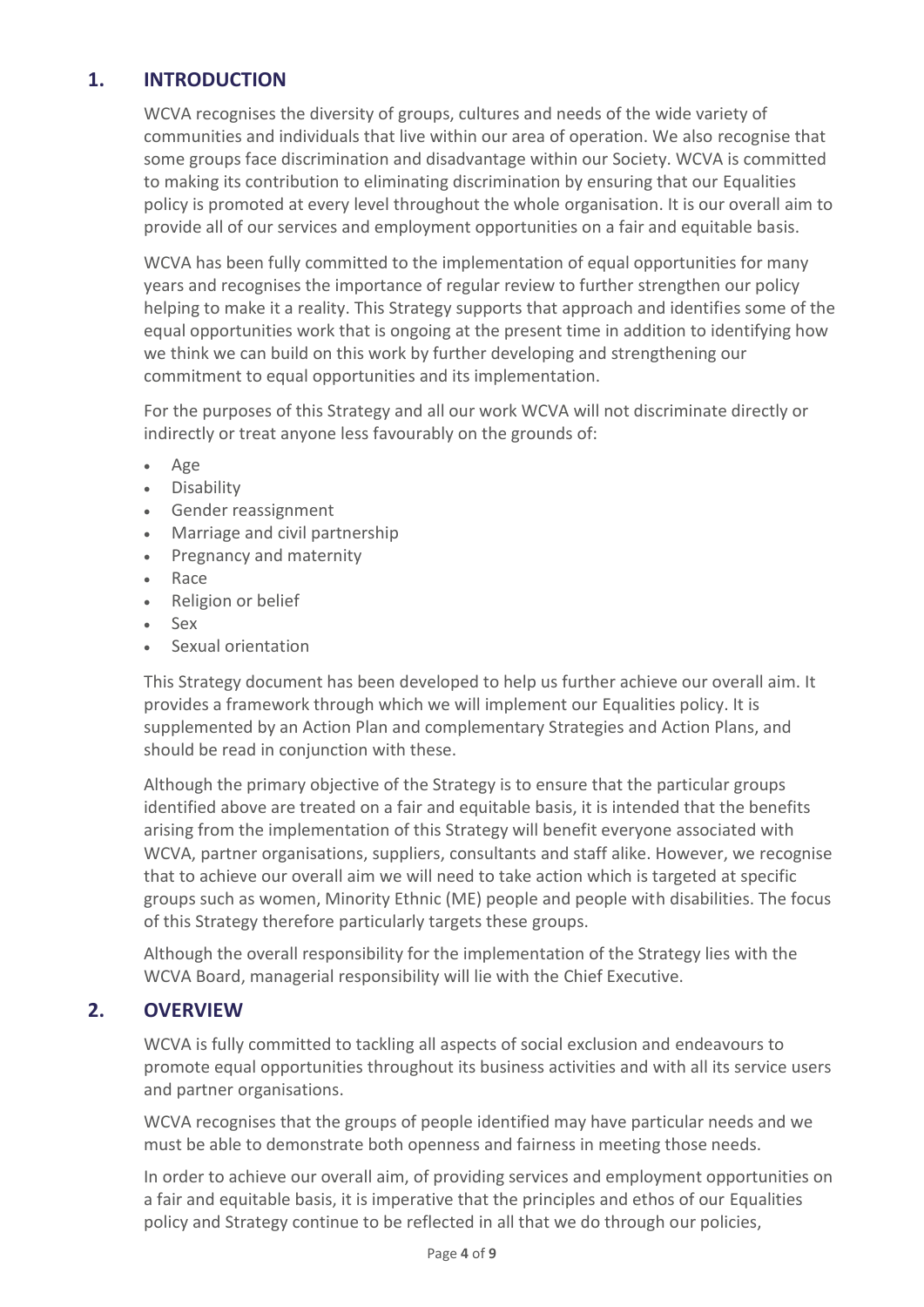procedures and working practices.

This Strategy document explains what WCVA is seeking to achieve in terms of equal opportunities in employment, and how it expects to achieve its goals. The Strategy is intended to be flexible and adaptable in response to the changing needs of the organisation. The Equalities action plan supports the Strategy by outlining the actions to be taken to achieve the Strategy. Both documents require a continuous process of development, promotion, implementation, monitoring, review and evaluation.

This Equalities Strategy and action plan has been drawn up having full regard for legislation and codes of good practice.

By undertaking this process, WCVA expects to:

- Provide a framework for tackling discrimination, disadvantage and exclusion;
- Provide clarity to WCVA Board Members, staff, service users, suppliers, consultants and partner organisations about what it is seeking to achieve in the field of equal opportunities and social inclusion;
- Demonstrate to our stakeholders and the public WCVA's commitment to equal opportunities by setting out measurable objectives and performance targets that can be monitored in order to determine how far progress has been made;
- Promote awareness amongst staff, service users and partner organisations of equal opportunity issues;
- Use the lessons learnt by focussing attention on methods of consultation, research and service provision for women, ME people and people with disabilities to improve services for all users.

#### **3. AIM AND OBJECTIVES**

<span id="page-4-0"></span>The aim and objectives of our Equalities Strategy are:

- To provide all services and employment opportunities on a fair and equitable basis;
- To eliminate all discrimination and disadvantage whether unlawful or unintended;
- To promote equal opportunities for all groups;
- To deliver a high standard of service to all groups of people within a framework of empowerment and Best Value;
- To provide services that are sensitive to the different needs of different groups;
- To recognise the diversity of local communities, to support those differences and foster good relations between different groups and communities.

#### **4. IMPLEMENTATION**

<span id="page-4-1"></span>In order to implement this Equalities Strategy effectively, an Action Plan has been drawn up that identifies responsibilities and establishes a timetable for achieving objectives and for review.

Although responsibility for implementation and overview of parts of the Strategy has been designated to specific individuals within the organisation, it is stressed that this is intended to be a mainstream activity. Every person within WCVA has a responsibility to support and assist in ensuring the Strategy is delivered effectively. In addition, the Chief Executive, will have overall responsibility for ensuring the continued implementation of the Strategy through the Action Plan.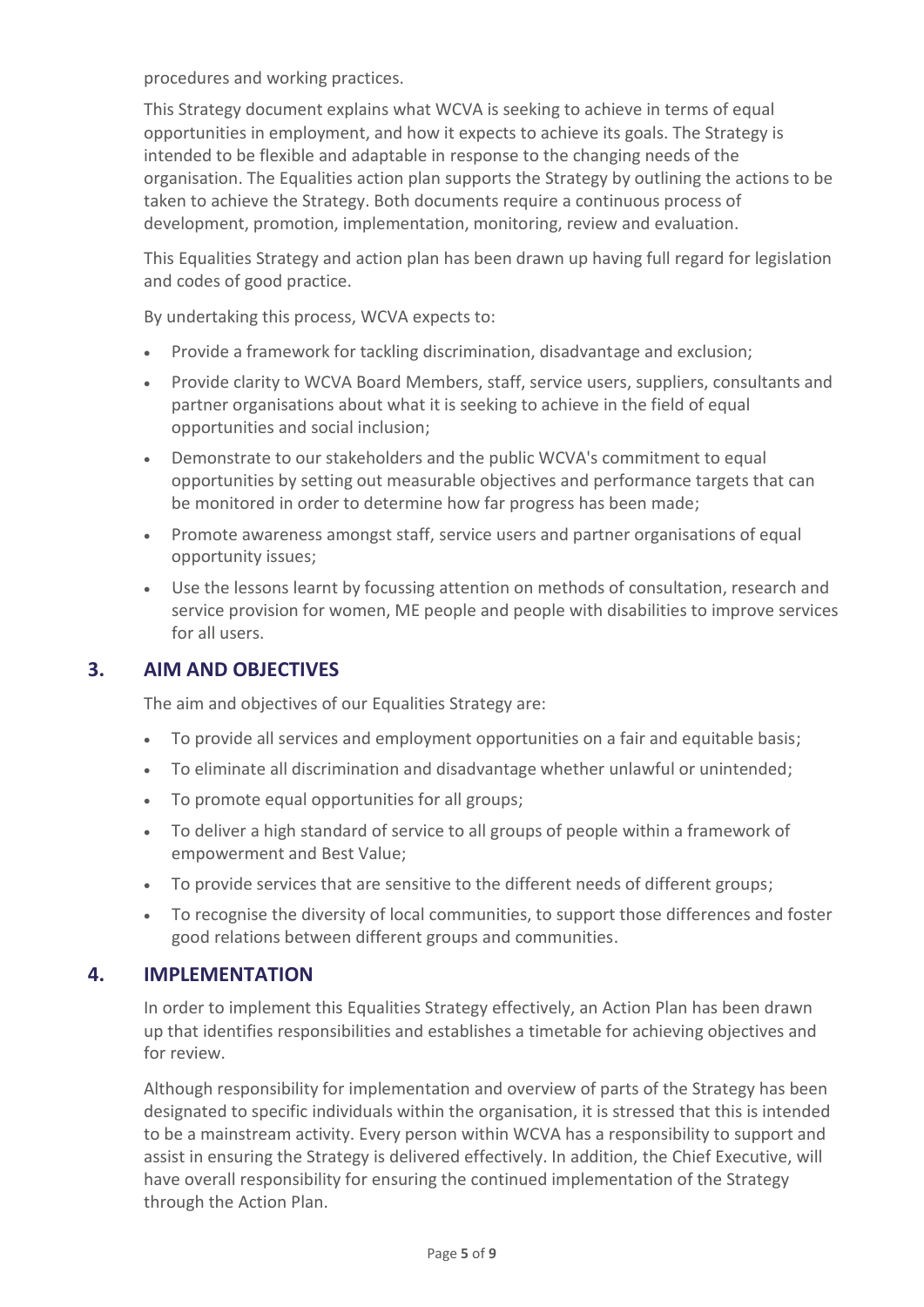## <span id="page-5-1"></span>**5. EQUALITIES FOR SERVICE DELIVERY**

#### *Access to services*

WCVA recognises that, in order to make informed choices, people need to receive information in a manner that can be understood. We will provide information about our services, which is clear, comprehensive, accessible and easily understood. We will provide it in a variety of formats suited to the needs of our customers and service users for example, through translation, audio tape, Braille, large print and in the language of choice *etc*.

We will continue to actively publicise our services, adopting a variety of appropriate approaches, both directly to our customers and service users and to the wider general public, and to other agencies and organisations who support and assist individuals to access relevant services. We will continue to offer advice and assistance to those who want to access our services and ensure that we are reaching all sections of the community. For those people we are unable to assist we will advise which other agencies they should contact.

Our policy and procedure seeks to be fair, equitable and accountable. We monitor and review our policy regularly and will continue to do so to ensure that it is fully accessible and operates in a non-discriminatory way.

#### <span id="page-5-0"></span>*Service delivery*

We will ensure that services are delivered to our customers in a fair, equitable and nondiscriminatory way.

We have a rolling programme to review all our policies and procedures to ensure that equal opportunities considerations are addressed within the policy and procedure under scrutiny and that they become mainstreamed.

As part of this programme we will further identify the key service areas to be monitored, set targets and regularly review these to monitor progress and assess how they could be further improved.

#### <span id="page-5-2"></span>*Harassment*

WCVA will not tolerate any harassment or victimisation of any of its staff, or service users and treats such complaints very seriously. We have developed specific policies and procedures to deal with harassment both for our staff and service users and keep these under constant review to ascertain whether any other policies or procedures are impacted upon and need to be reviewed and amended accordingly.

Our procedures for dealing with harassment are clearly outlined in our Harassment policy and anyone found to be harassing another individual will be subject to disciplinary action.

We adopt a victim-centred approach to racial harassment and the McPherson definition of racial harassment, *ie* that a racist incident is any incident, which is perceived to be racist by the victim or any other person. We will continue to provide specific training for our staff in dealing with such cases.

## <span id="page-5-3"></span>*Contractors and consultants*

WCVA is conscious that many of our services are delivered by contractors and other organisations. Before accepting contractors, consultants or suppliers onto any of our approved lists we will ensure that they comply with the principles and ethos of our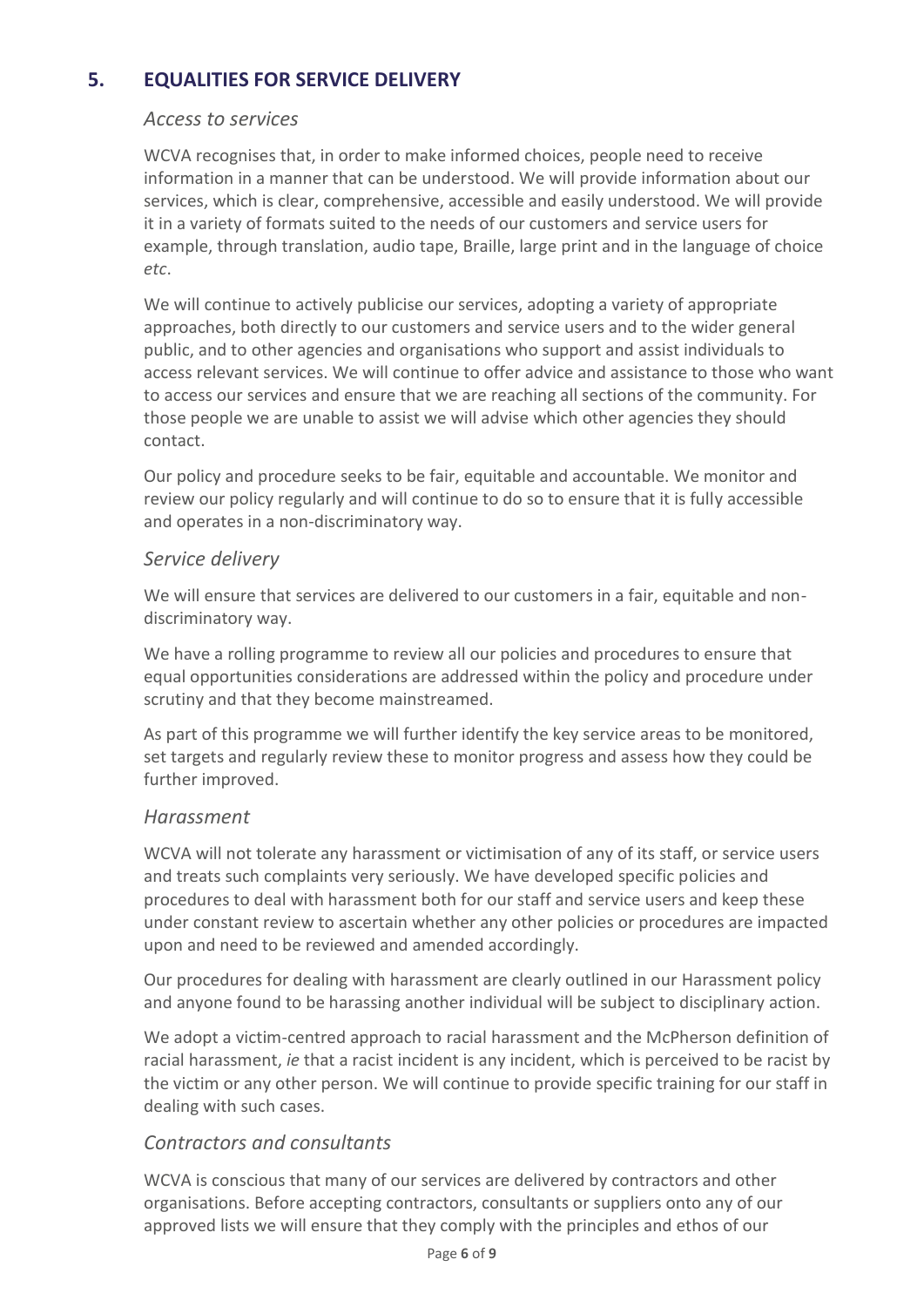#### *Grants, loans and contracts*

A condition of grant award will be that the recipient organisation complies with the principles and ethos of our Equalities policy before being awarded funding.

We require all recipients of grants, loan and contract funding provided by WCVA to ensure that they apply a policy of equal opportunities as employers, as users of volunteers, and as providers of services, regardless of ethnicity, age, gender, sexual orientation, religion and disability. We require organisations to provide a written equal opportunities statement or (for small and new groups) evidence that they are working towards one.

#### <span id="page-6-0"></span>*Consultation and participation*

WCVA is committed to consulting and working in partnership with other organisations, community and interest groups and individuals to improve services and meet the needs of all its customers. We will continue to seek to establish working relationships with organisations to further the interests of minority groups in the delivery of our services.

We will require all associations, community and interest groups and individuals to adopt an equal opportunities statement, and to practice the principles of non-discrimination before being awarded funding by WCVA. Organisations will be required to have their own written Equalities policy. All Organisations will need to ensure that their staff deliver the service in the spirit of the policy with fairness and equity.

#### <span id="page-6-2"></span>**6. EQUALITY IN THE WORKPLACE**

#### <span id="page-6-1"></span>*Recruitment and selection*

WCVA aims to ensure that its employment opportunities and working practices are accessed on a fair and equitable basis and that staff employed throughout the organisation reflect the communities we serve.

We regularly review our employment procedures and working practices to ensure that we do not discriminate unfairly against any section of the community and comply with Regulatory Requirements, relevant legislation and codes of practice. We advertise our posts widely to ensure as wide an audience as possible and circulate information to community groups and other organisations in touch with specific groups of people.

We have developed recruitment and selection procedures and working practices which select on the basis of an individual's skills, abilities, qualifications and experience to do the job and not on any other criteria. A job description and person specification is drawn up for every job within the organisation. Selection for posts is made against criteria identified in the person specification.

#### <span id="page-6-3"></span>*Disciplinary and grievance procedures*

We have developed disciplinary and grievance procedures to ensure that there are formal procedures to deal with any inappropriate behaviour or actions by staff or Managers which cannot be dealt with and resolved satisfactorily by informal means. Monitoring systems will be established to ensure that certain groups are not being disproportionately disciplined or bringing grievances. If this is found to be the case the matter will be investigated further to ascertain whether any further action is required.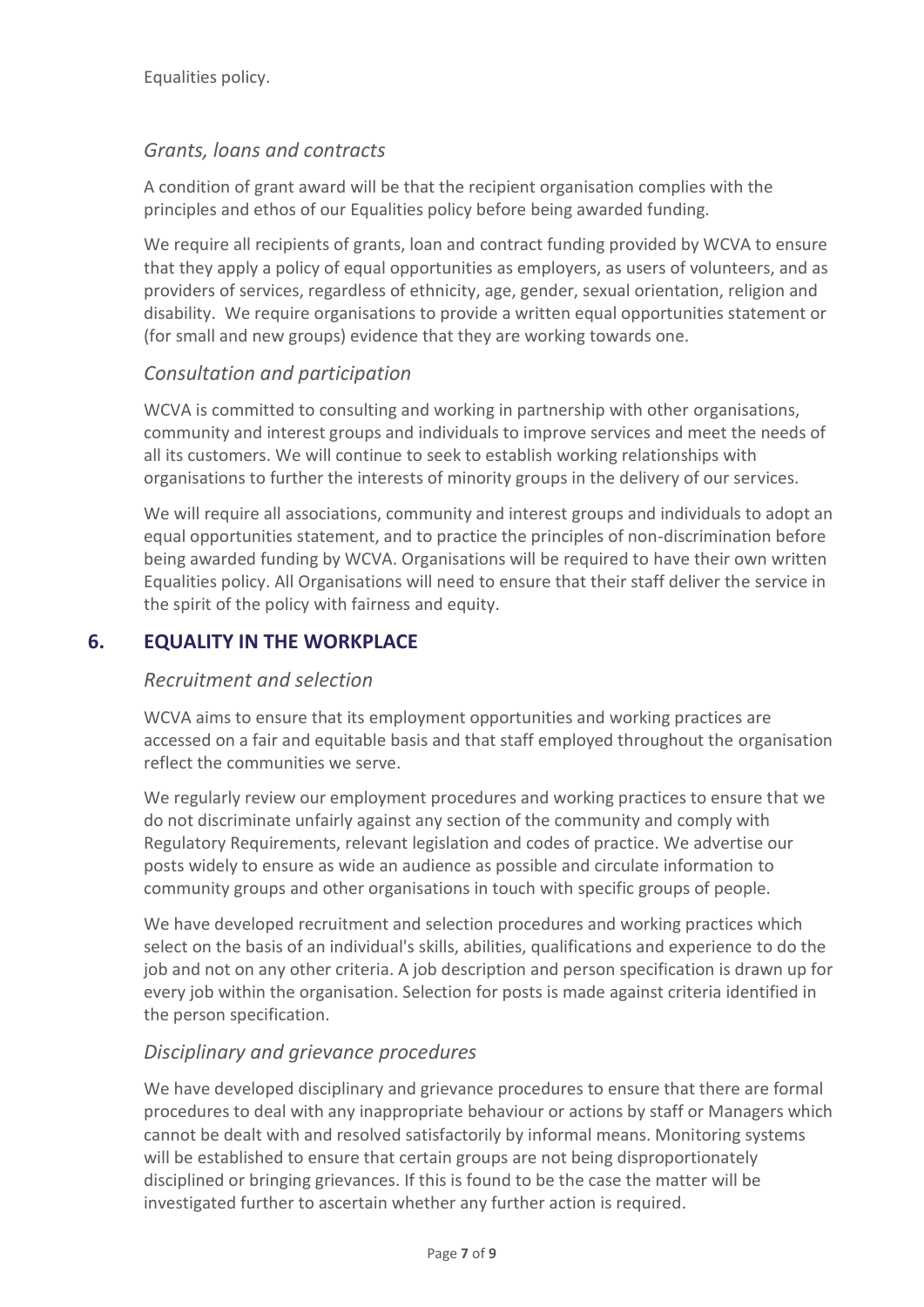## <span id="page-7-0"></span>*Equal pay and benefits*

WCVA aims to reward equal work with equal pay. Each post within the organisation has been assessed against a number of competencies, similar criteria including the level of responsibility, skills, abilities and experience required for the post, and then graded accordingly on the appropriate pay grading scale. Individuals appointed to the post receive the appropriate salary for the post.

We will adopt a similar approach with any benefits awarded and afford our part time workers the same proportionate equal pay and benefits as our full time members of staff enjoy.

### <span id="page-7-1"></span>*Parental responsibilities*

WCVA aims to be a family friendly organisation and recognises that parents and guardians have family commitments and responsibilities as well as work ones. We will be reasonable and try to accommodate, by mutual agreement, any difficulties parents or guardians might face from time to time in combining the two sets of commitments and responsibilities.

### <span id="page-7-2"></span>*Flexible working*

WCVA recognises that some individuals have care responsibilities outside their working lives and that sometimes these responsibilities conflict with "normal" working hours. We will accommodate staff wherever possible within the parameters of ensuring the delivery of the service whether through reduced hours or different working hours. We have instituted a formal flexible working system throughout the organisation and have policies in place to cover job-sharing and home working.

## <span id="page-7-3"></span>*Genuine occupational qualifications*

We are aware that there may be some posts where a genuine occupation qualification may apply. Where such requirements exist we will ensure that we observe the advice given in the codes of practice with respect to the implementation of genuine occupational qualifications.

## <span id="page-7-4"></span>*Training and development*

We have developed a training and development strategy to support and assist our staff in achieving the organisations aims and objectives. All staff will have a training and development plan and training opportunities will be awarded on the basis of need and the requirements to undertake the job and not on any discriminatory criteria.

A staff handbook is available on WCVA's Intranet, which explains the behaviour required of people when conducting business on behalf of the WCVA. Our Equalities policy is also explained at Induction as are the behavioural expectations from the new members of staff. All staff will attend a Diversity Course.

#### <span id="page-7-5"></span>*Performance review*

Staff training and development plans are drawn up following the outcome of the appraisal meeting held between each member of staff and their Line Manager each year.

#### <span id="page-7-6"></span>*Monitoring*

We will monitor our employment and training practices against those who are women, ME